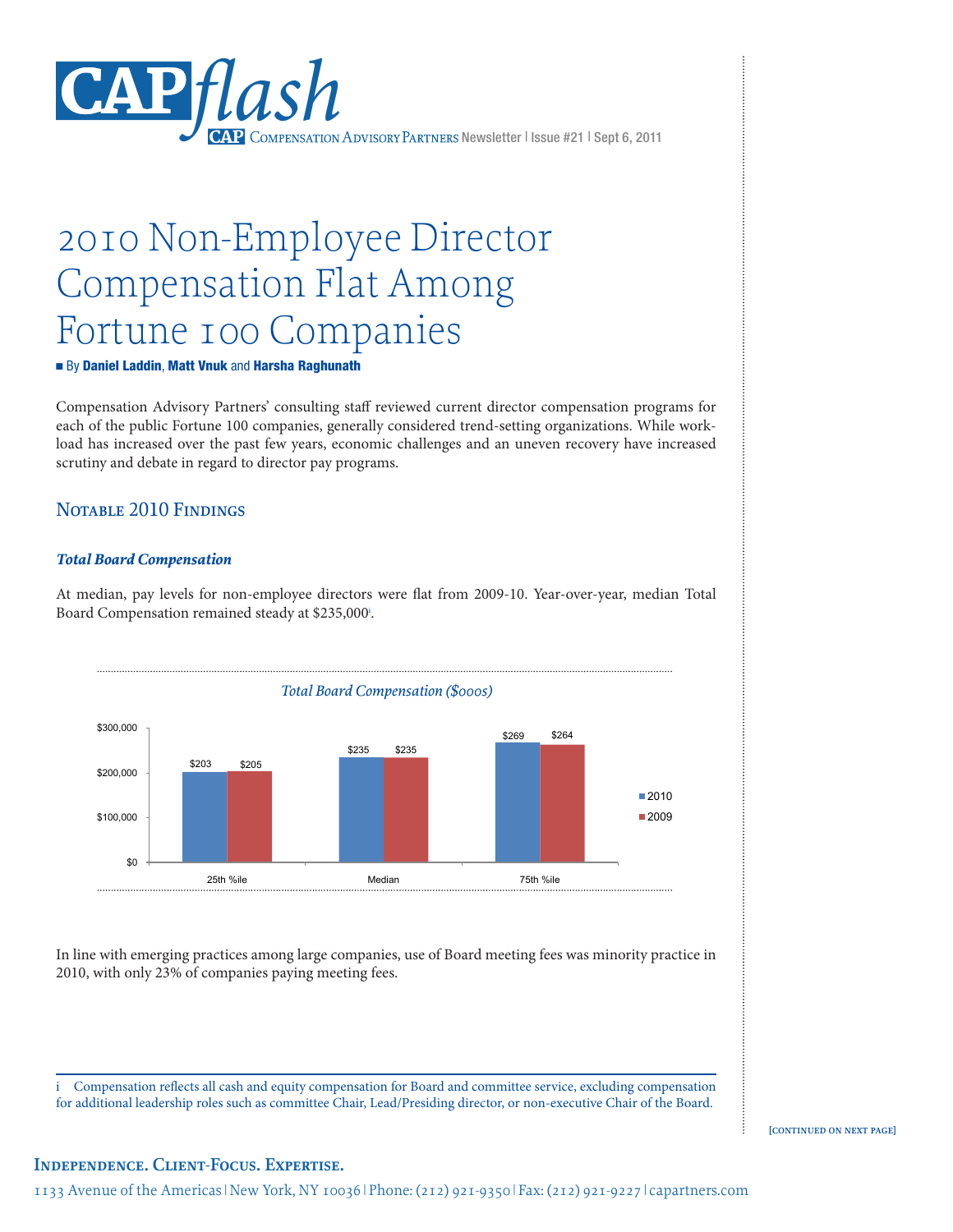

# *Pay Mix*

On average, the cash vs. equity pay mix was generally consistent between 2009 and 2010. The majority of compensation delivered to non-employee directors continues to be in the form of equity.



# *Equity Compensation*

On average, an increased portion of 2010 equity-based compensation for non-employee directors was paid in the form on full-value awards, as compared to  $2009$ .



Year-over-year (2010 vs. 2009), equity awards denominated as a fixed value increased in prevalence, as opposed to those based on a fixed number of shares.



#### *CAP Perspective:*

Over the next few years, we expect the following trends in director compensation to take place: 1) low to mid single-digit annual increases in Total Board Compensation; 2) more companies moving to fixed cash pay structures; 3) a continued emphasis on full-value equity awards.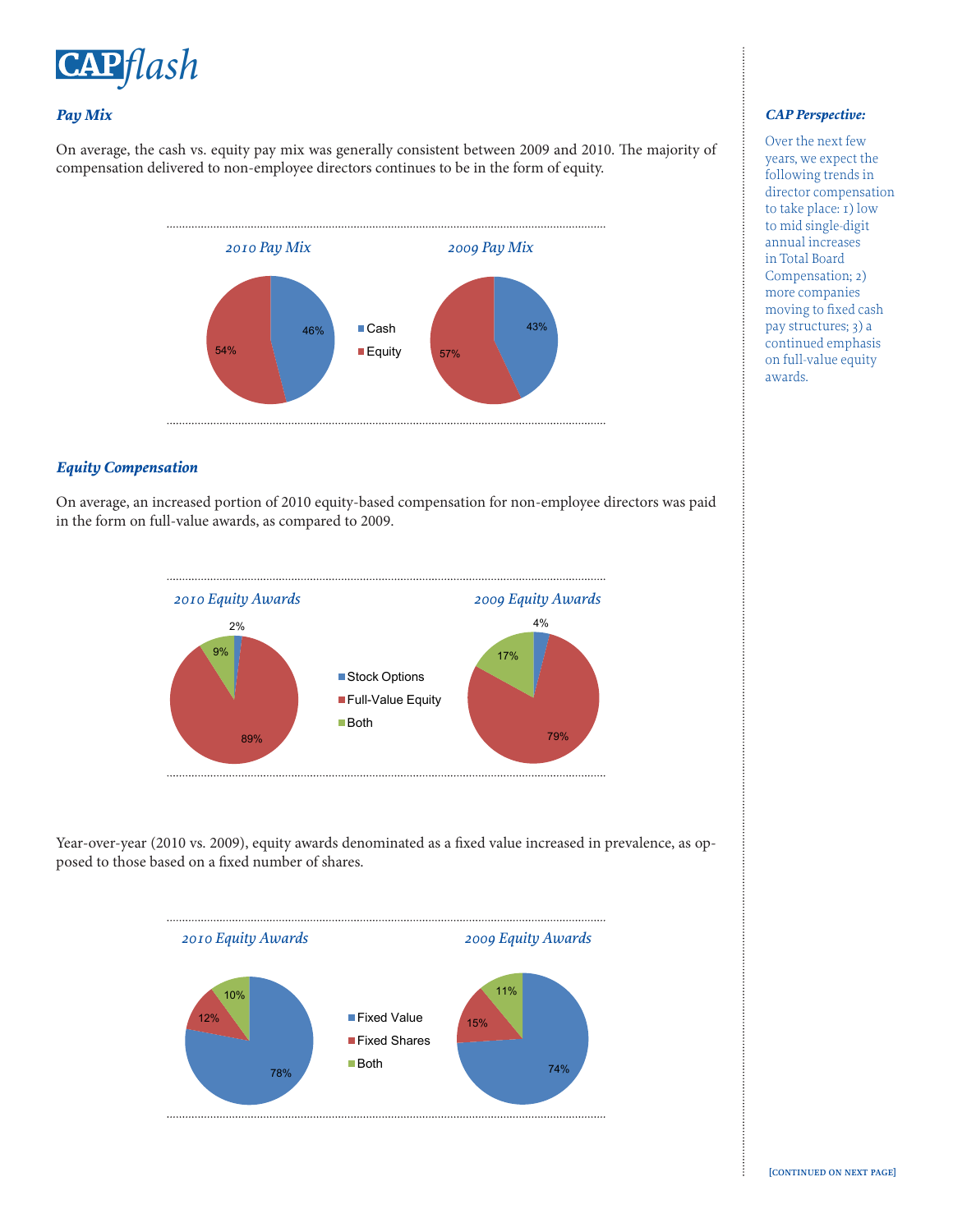

# *Committee Compensation*

During 2010, median committee member compensation was generally consistent with 2009<sup>ii</sup>. Our research also found that approximately one-third of companies studied pay no committee-specific fees to members of any of the 3 major committees<sup>iii</sup>.  $f$  of any of  $\frac{3}{2}$  committees  $\frac{3}{2}$ research also found that approximately one-third committees studied pay no committees studied pay no committees  $\mathbb{R}^n$ .



At median, additional compensation for committee Chairs remained flat for the Audit and Nominating / Governance committees, and rose by 25% for the Compensation Committee, driven by increased time requirements and scrutiny of executive compensation.



ii Reflects all compensation for committee member service (excludes additional fees for leadership roles), across all Board committees.

# *CAP Perspective:*

We expect the trend away from committee member fees to continue, with the value being rolled into board cash or equity retainers, as many companies now view all Board members as active participants in committee-level work.

ŧ